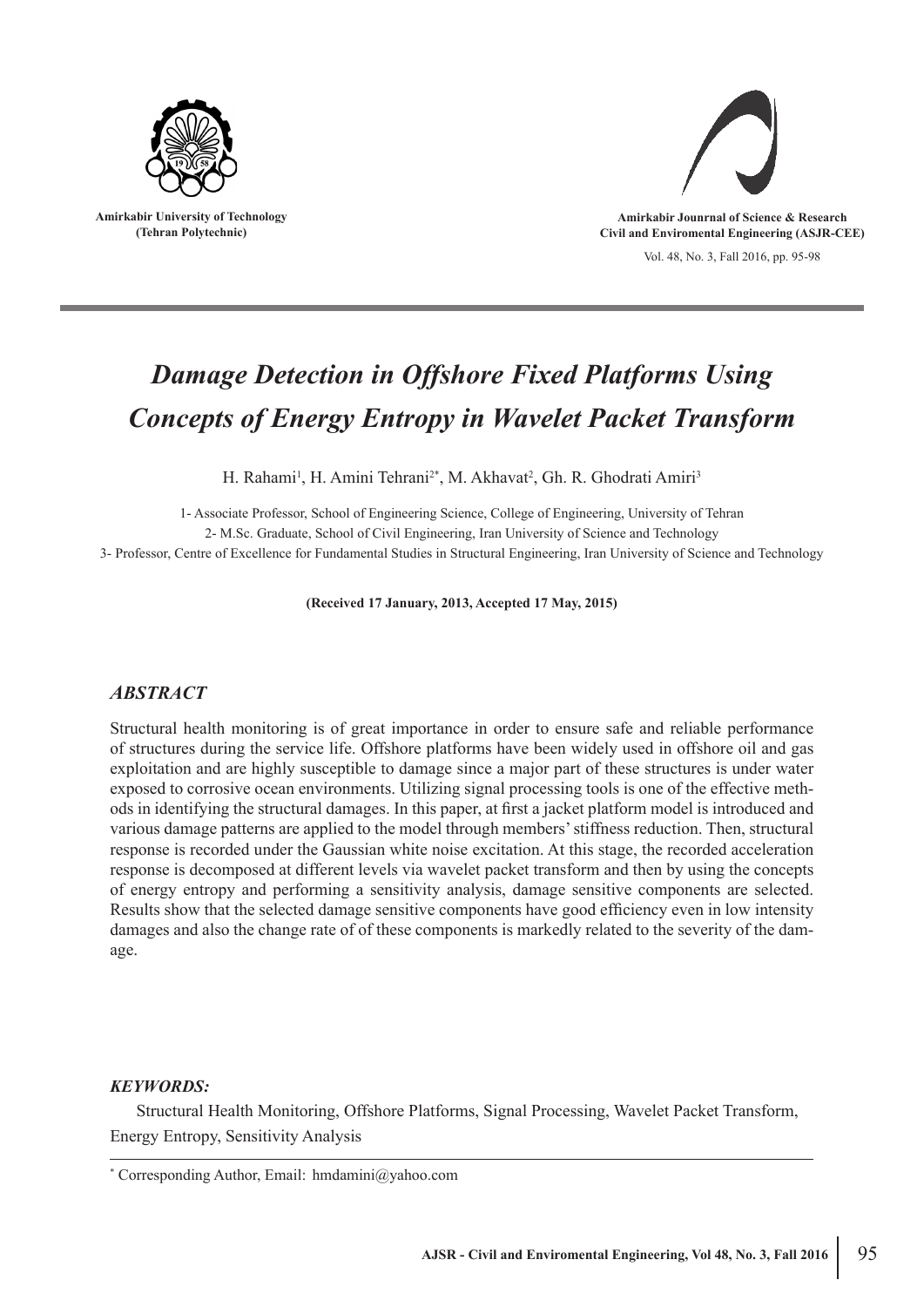#### **1- Introduction**

For marine jacket platforms, damage creation in various parts of structure, such as connections due to cyclic stresses and fatigue, is unavoidable. Accordingly, identification and reparation of damages for platforms are necessary matters. Nowadays, with regard to expensive cost of visual test (VT) in deep sea, damage identification methods based on structural response signals, are more considerable.

In order to recognize damages in offshore structures, researchers utilize modal parameters and also signal based methods. Zhang and Chen [1] considered variation of frequency dependent response of platform as a damage sensitive feature. Applying free decay response, Alshafi et al. [2] used artificial neural networks to determine damage index. Mojtahedi et al. [3] considered upgraded finite element model to anticipate changes in dynamic characteristics of platform components followed by various damage patterns.

In the present paper, it is tried to recognize damage in the structure using recorded acceleration response signal by located sensor in the jacket platform deck. Hence, damage sensitive features, are investigated using energy entropy concept and performing sensitivity analysis on the components.

# **2- Wavelet packet transform and energy entropy**

Wavelet packet transform (WPT) is widely applicable for signals analysis. Indeed, it is such transform that passes signal through more filters in comparison with discrete wavelet transform. Wavelet packet transform performs a comprehensive decomposition in different levels and consequently, presents acceptable clarity in higher frequencies. Signal decomposition is consecutively repeated for both high and low frequencies up to the initiation of upcoming decomposition hierarchies.

Entropy represents the stored data in signal. In other words, the more amplitude of entropy entails in the more amount of stored data and vice versa. In wavelet packet decomposition tree for a signal, energy entropy in node *i* is a special state of *P*-norm entropy which *P*=2. *P*-norm entropy is defined as Eq. (1):

$$
e_i = \sum_k \left| c_{j,k}^i \right|^p ; (P \ge 1)
$$
 (1)



**Fig.1. Signal decomposition via wavelet packet transform**

where  $c_{j,k}^i$  are wavelet coefficients belong to *j*-th level and *i*-th node of wavelet packet decomposition tree. In fact, when *P*=2, *P*-norm entropy depicts energy concept and therefore it is named as energy entropy.

Damage sensitive Index for entropy is defined as Eq. (2):

$$
EDSI_{n} = \left| \frac{E_{j,n}^{u} - E_{j,n}^{d}}{E_{j,n}^{u}} \right| \times 100
$$
 (2)

where  $EDSI_n$  is the damage sensitive Index belonging to *n*-th component at *j*-th level of decomposition tree,  $E^u_{j,n}$  and  $E^d_{j,n}$  are energy entropies of *n*-th component at level *j* for intact and damaged states, respectively. Apparently, this index is based on the fact that, damage occurrence in structure, causes significant variations in energy entropy for such wavelet packet tree components.

## **3- Case Study**

#### **3- 1- Modeling procedure**

To perform a case study modeling, a two dimensional model of the platform which is located in Resalat oil field, is simulated. This two dimensional model is considered as a mass spring one with translational degree of freedom at each level along the horizon.

Fig. (2) demonstrates platform shear model and Table (1) shows stiffness and mass values at each level. To excite mentioned platform, white noise has been exerted to the top level of platform.

Random input signal, considered as excitation, is modeled in MATLAB programming based on white noise characteristics in 2000 nodes with time step of 0.01 second.

In the current study, damage patterns have considered in the way that: first of all conforms to reality and the second, represents an acceptable proposed procedure in terms of various damage severities. Investigated damage patterns are shown in Table (2). These patterns have applied at related level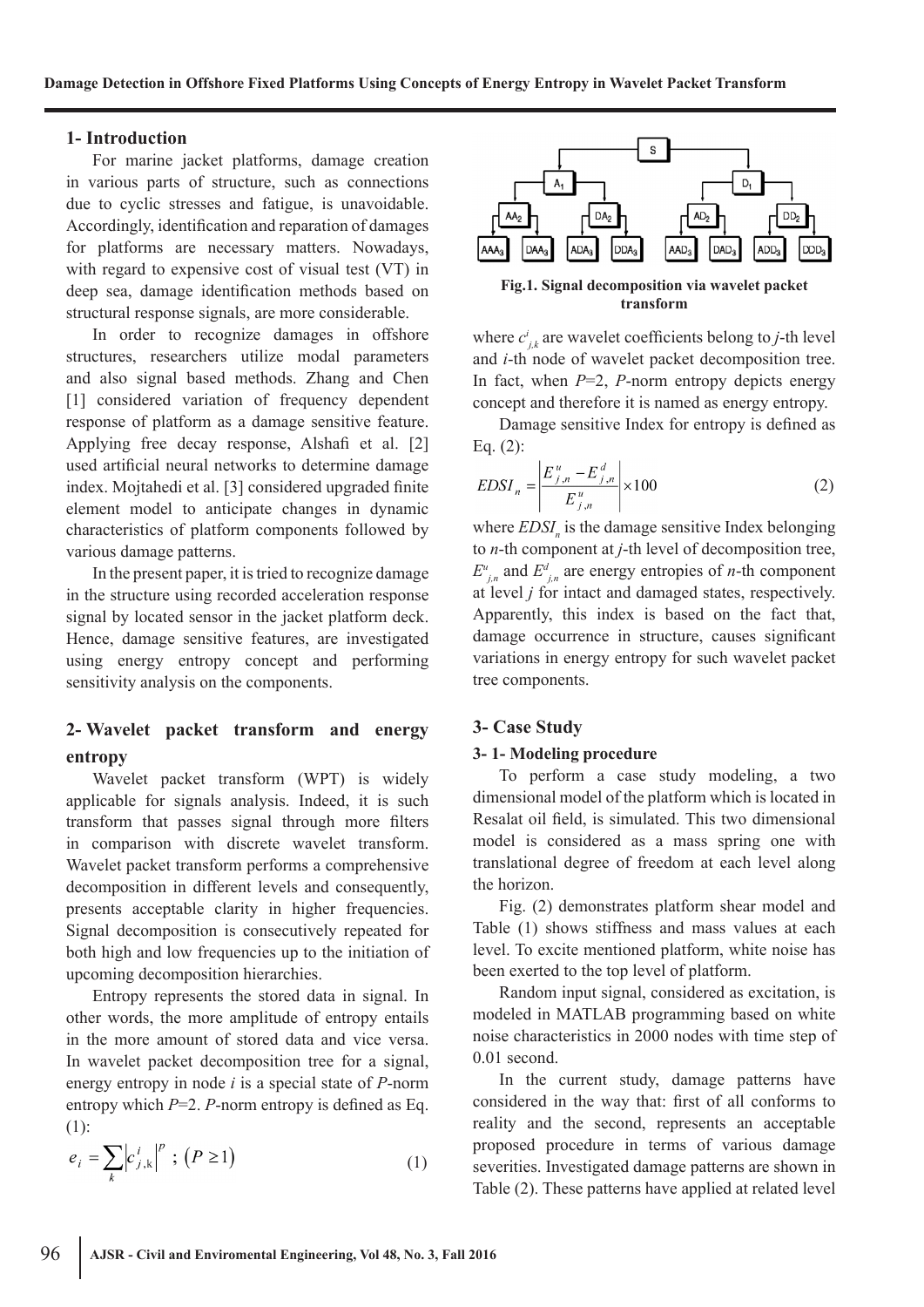

**Fig. 2. Equivalent shear model of platform**

|           | Table 1. Stiffness and mass values in each level of |  |  |  |  |  |  |  |
|-----------|-----------------------------------------------------|--|--|--|--|--|--|--|
| structure |                                                     |  |  |  |  |  |  |  |

| level                                            |  |  | 1st   2nd   3rd   4th   5th   6th |
|--------------------------------------------------|--|--|-----------------------------------|
| Mass (ton)                                       |  |  | 110 183 152 146 132 865           |
| Stiffness (ton/cm) 4354 1269 1183 1076 9701 1006 |  |  |                                   |

| Table 2. Investigated damage patterns |  |  |
|---------------------------------------|--|--|
|---------------------------------------|--|--|

| Damage         |          | Level Level Level Level Level Level |          |          |          |                |
|----------------|----------|-------------------------------------|----------|----------|----------|----------------|
| patterns       | (1)      | (2)                                 | (3)      | (4)      | (5)      | (6)            |
| Pattern $(1)$  | $\theta$ | 0                                   | $\theta$ | 10       | $\theta$ | 0              |
| Pattern $(2)$  | $\theta$ | 10                                  | $\theta$ | $\Omega$ | $\theta$ | $\overline{0}$ |
| Pattern $(3)$  | $\theta$ | $\theta$                            | $\theta$ | $\theta$ | $\theta$ | 15             |
| Pattern $(4)$  | 0        | 15                                  | $\theta$ | $\theta$ | 10       | $\theta$       |
| Pattern $(5)$  | $\theta$ | 20                                  | 15       | $\Omega$ | $\theta$ | $\theta$       |
| Pattern $(6)$  | $\theta$ | 10                                  | $\theta$ | 30       | 10       | $\theta$       |
| Pattern (7)    | $\theta$ | 20                                  | $\theta$ | 30       | $\theta$ | 10             |
| Pattern (8)    | $\theta$ | $\overline{0}$                      | 10       | 25       | $\theta$ | 15             |
| Pattern (9)    | $\theta$ | 10                                  | $\theta$ | $\theta$ | 15       | 30             |
| Pattern $(10)$ | $\theta$ | 15                                  | $\theta$ | 25       | 15       | 10             |

in the form of stiffness reduction.

#### **3- 2- Results and Discussion**

In order to health monitoring of mentioned platform, at first, the structural excitation is performed via Gaussian white. In this stage, utilizing wavelet packet analysis, captured response of structure is decomposed and wavelet packet coefficients are calculated at each level. Since in level *j* of wavelet packet decomposition tree, 2<sup>*j*</sup> components are available, time signal corresponding to each of 2*<sup>j</sup>* components should be reconstructed. After signals reconstruction, energy entropy is calculated through mentioned equation and entropy damage sensitive index for each component is determined. Accomplishing sensitivity analysis in the current stage, effective level as well as sensitive components possessing the most amount of damage in case of deficiency are chosen.

Investigations by authors show that the 6<sup>th</sup> level is the most convenient one to achieve damage sensitive components. In Fig. (3), variation of entropy damage sensitive index for ten damage patterns is depicted. Obviously from this figure, components 46, 61, 12, 10 and 57 among all 64 ones at level  $6<sup>th</sup>$ , show the most sensitivity to damage occurrence in platform and clearly represent damage entity in all defined patterns which are explanatory of different severities of damage in platform stories.

## **3- 3- Measuring sensitivity of EDSI to damage severity**

In order to measure sensitivity of predefined index (*EDSI*) to damage severity, variation of damage sensitive index is investigated. In this investigation two assumptions considered:



**Fig. 3. Variation of entropy damage sensitive index for ten damage patterns at sixth level**



**Fig. 4. Variation of entropy damage sensitive index for stepped damage pattern at third level**